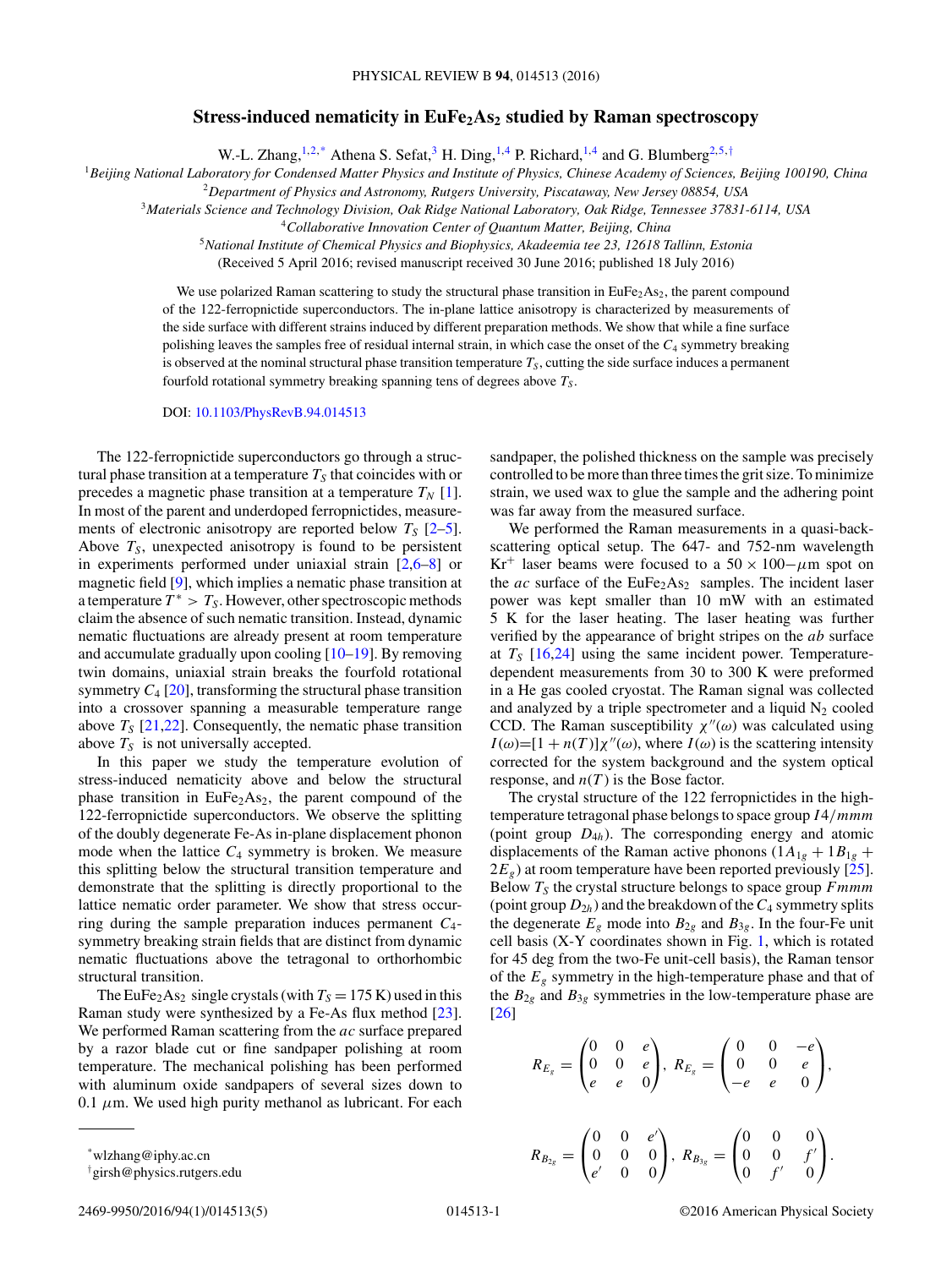<span id="page-1-0"></span>

FIG. 1. (a) The orientation of the measured surface (blue rectangle) and the definition of the axis. The light polarization *c* is defined along the longest axis of the crystal and the polarizations *a* and *b* are the longer and shorter nearest Fe-Fe directions, respectively. The X and Y axes are at 45 deg from *a* and *b*. (b) Raman susceptibility *χ* from the side surface and the *ab* surface. (c) and (d) Atomic displacements of the two  $E_g$  modes in the high-temperature tetragonal phase. (e) and (f) Atomic displacements of the  $B_{2g}$  and  $B_{3g}$  phonons in the low-temperature phase derived from the lower-energy branch of the two degenerate  $E<sub>g</sub>$  phonons in the high-temperature phase shown in (c).

For the 122 family of iron pnictides, with the body centered lattice, in the high-temperature phase, the long-wavelength lattice displacement at the Brillouin-zone center  $\Gamma$  point are defined by the translational basis vectors of the primitive cell, which require the Fe ion labeled with 1 (Fe-1) to be in phase with Fe-4, Fe-6, and Fe-7 [Fig.  $1(c)$ ]. Similarly, Fe-2, Fe-3, Fe-5, and Fe-8 are in phase. For  $E_g(B_{2g}/B_{3g})$  symmetry, Fe-1 and Fe-5 are antiphase as required by the horizontal mirror operation  $(\sigma_h)$ . Hence, Fe-1 and Fe-2 vibrate in antiphase. The same applies for the As sites. In Figs.  $1(c)$  and  $1(d)$  we illustrate the atomic displacements of the two  $E<sub>g</sub>$  phonons in the high-temperature phase [Figs.  $1(c)$  and  $1(d)$ ] and  $B_{2g}$  and  $B_{3g}$  phonons derived from the lower-energy branch in the low-temperature phase [Figs.  $1(e)$  and  $1(f)$ ]. Our analysis is consistent with Refs. [\[22](#page-3-0)[,27\]](#page-4-0). Here we only consider the symmetry operations, whereas the relative length of the arrows

on the Fe and As do not contain information on the vibration amplitude.

The  $B_{2g}$  mode is active for *ac* polarization, whereas the *B*3*<sup>g</sup>* mode is active for *bc* polarization. Unlike many other symmetry-sensitive probes that require external uniaxial field to eliminate the average effect from twin domains, the  $B_{2g}$  and  $B_{3g}$  modes can both be detected when there are naturally formed twin domains, which allows the measurement of the lattice anisotropy in a free standing sample.

The orientation of the side surface we obtain is shown by the blue rectangle in Fig.  $1(a)$ . We further justify it by selection rules of the  $B_{1g}$  phonon for different polarization configurations. According to the selection rules,  $I_{XX} = A_{1g} +$  $B_{1g}$ ,  $I_{aa} = A_{1g} + B_{2g}$ , and  $I_{cc} = A_{1g}$ . In Fig. 1(b) we show the spectra: *aa* polarization configurations measured from the *ab* surface, XX measured from the *ab* surface, *cc* measured from the side surface, and parallel polarizations in the *ab* plane measured from the side surface from top to bottom. In the last spectrum, the  $B_{1g}$  phonon is absent, which indicates that the polarization configuration is *aa*, instead of XX. This confirms that the measured surface is the *ac* surface.

Figure  $2(a)$  shows Raman spectra measured with cross polarizations (*ac*) at room temperature. From a surface obtained by razor blade cut (blue curve), the spectra show six peaks between 18 and 220 cm<sup>-1</sup>. The peak around 120 cm<sup>-1</sup> is the lower-energy branch of the  $E_g$  mode [\[28\]](#page-4-0). The three sharp peaks at 19.4, 29.2, and 95.4 cm−<sup>1</sup> marked with stars are the laser plasma lines. By comparison with previous phonon measurements on the 122-ferropnictide materials [\[25\]](#page-4-0), we assign the two modes at 183 and 214 cm−<sup>1</sup> marked with pound signs to the  $A_{1g}$  and  $B_{1g}$  phonons, respectively. These two modes should only be Raman active for the in-plane and ZZ polarization configurations. The observation of  $A_{1g}$  and  $B_{1g}$  phonons in the *ac* polarization configuration suggests the measured surface is bent or contains fragment pieces induced by the cut with the razor blade.

In order to improve the surface quality, we polished the cutting surface to optical flatness [Fig.  $2(e)$ ]. From the polished surface (red curve), the scattering background and the laser plasma lines are greatly suppressed. The Raman scattering signals from other symmetry channels are also removed.

In Figs.  $2(b)$  and  $2(c)$  we show Raman spectra measured with *ac* polarization from the two surfaces at different temperatures above and below  $T<sub>S</sub>$ . A clear splitting of the *Eg* mode is observed below 175 K.

In order to extract further information about the structural transition, we fit the  $E_g$  mode for  $T > T_S$  using a single Lorentz function and a linear background:

$$
\chi''_{ac}(\omega,T) = \text{Lor}(\omega,\omega_0,\gamma_0,A_0) + a\omega + b,\tag{1}
$$

while for  $T \leq T_S$  we add another Lorentz term to account for the splitting of  $E_g$  into  $B_{2g} + B_{3g}$ :

$$
\chi''_{ac}(\omega, T) = \text{Lor}(\omega, \omega_1, \gamma_1, A_1)
$$
  
+ 
$$
\text{Lor}(\omega, \omega_2, \gamma_2, A_2) + a\omega + b. \tag{2}
$$

In these expressions Lor  $(\omega, \omega_i, \gamma_i, A_i) = A_i[(\omega - \omega_i)^2 +$  $\gamma_i^2$ ]<sup>-1</sup> is the phonon response,  $\omega_i$  is the central energy,  $\gamma_i$  is the phonon damping, and  $a\omega + b$  is a linear approximation of the background. The fitting curves are displayed in Fig. [2](#page-2-0) and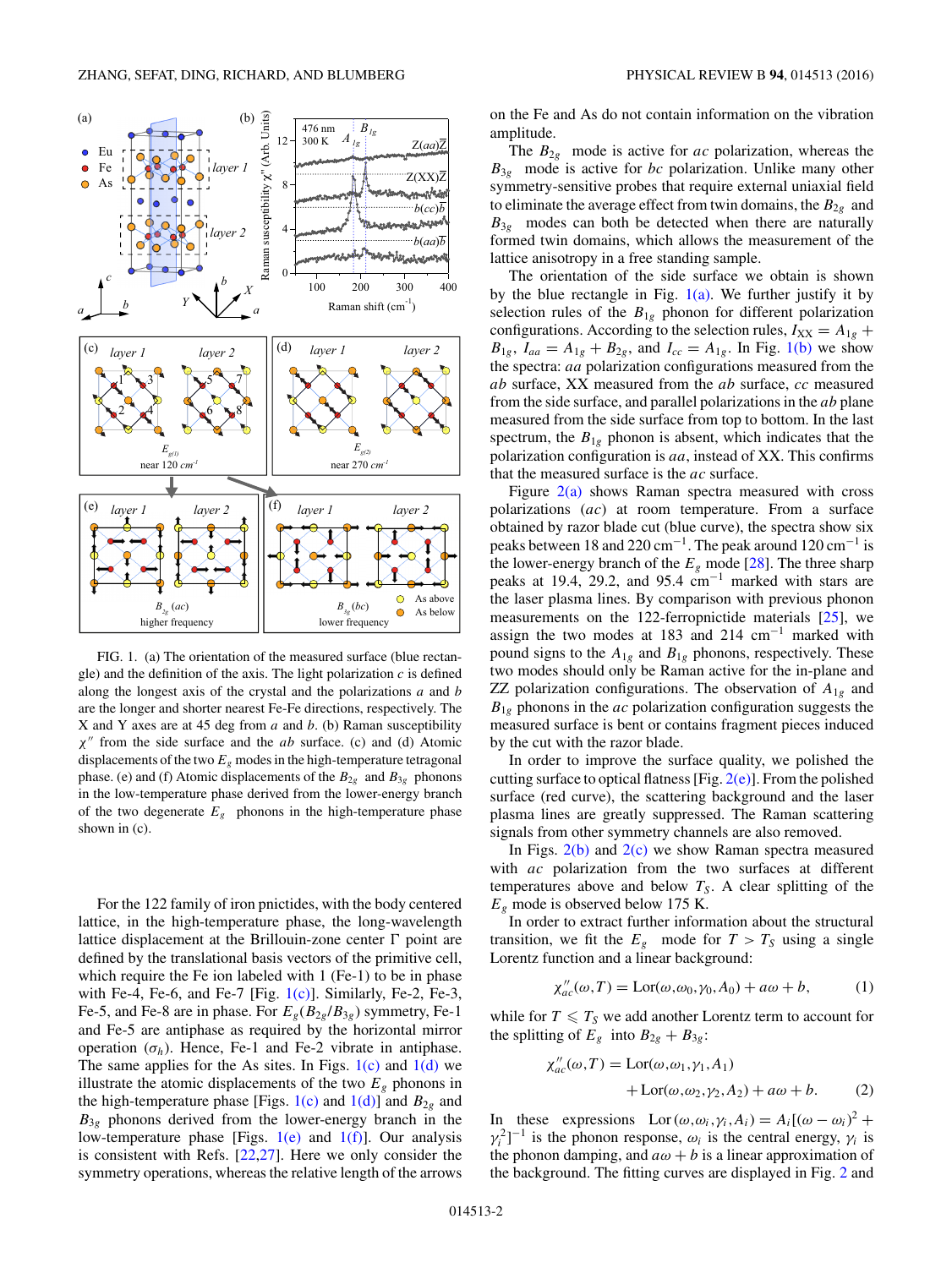<span id="page-2-0"></span>

FIG. 2. (a) Raman susceptibility measured with the *ac* polarization configuration at different temperatures on a surface made by a razor blade cut (blue curve) and a surface made by sandpaper polishing (red curve). The three peaks at 19.4, 29.2, and 95.4 cm<sup>-1</sup> marked with stars are laser plasma lines. The two peaks at 181 and 208 cm<sup>-1</sup> marked with pound signs are the  $A_{1g}$  and  $B_{1g}$ phonon modes. (b) and (c) Temperature- dependent phonon spectra measured with the *ac* polarization. The blue and red curves are the fits to Lorentz functions. (d) and (e) Microscopic images of the cut surface and the polished surface, respectively. The reference for the space scaling of the images is given in (e).

the parameters obtained from the fits are plotted in Fig. 3. The energy of the  $E_g$  phonon, as well as its  $B_{2g}$  and  $B_{3g}$  components in the low-temperature phase, are almost identical for the two differently treated surfaces [Fig.  $3(a)$ ]. As shown in Fig. 3(b), the phonon energy anisotropy  $\frac{\omega_1 - \omega_2}{\omega_1 + \omega_2}$  can be linearly scaled with the lattice anti-calculation and  $\omega_1 + \omega_2$ linearly scaled with the lattice orthorhombic order parameter  $\frac{a-b}{a+b}$  in the low-temperature phase [\[29\]](#page-4-0).

Unlike the phonon energies, the phonon linewidths are strongly dependent on the surface measured. The linewidth of the cut surface *γ*cut has an overall broadening of about 1.1 cm−<sup>1</sup> compared to the linewidth of the polished surface



FIG. 3. (a) Phonon energy from the cut surface (blue) and polished surface (red) by fitting to the Lorentz function using Eqs. [\(1\)](#page-1-0) and  $(2)$  above and below  $T<sub>S</sub>$ , respectively. The dashed vertical line indicates  $T<sub>S</sub>$ . (b) Phonon energy anisotropy and lattice anisotropy order parameter as a function of temperature. The temperature is scaled by  $T<sub>S</sub>$ . (c) Phonon linewidth from the two different surfaces. The solid curves are guide lines to the eye. (d) Comparison of the  $E<sub>g</sub>$  mode extra broadening and  $B<sub>2g</sub>/B<sub>3g</sub>$  mode splitting for the two surfaces. The vertical error bars are from the fitting error. The temperature error is  $\pm$ 5 K.

 $\gamma_{\text{polished}}$  [Fig. 3(c)]. We attribute the overall broadening to the inhomogeneity of the cut surface. Surprisingly, while the decrease of *γ*polished can be fitted with the expression of the anharmonic decay [\[30\]](#page-4-0),

$$
\gamma_{ph}(T) = \Gamma_0 + \Gamma_1 \left( 1 + \frac{2}{e^{h\omega_0/2k_B T} - 1} \right),\tag{3}
$$

with  $\omega_0 = 129.2 \pm 0.6$  cm<sup>-1</sup> obtained from  $\omega_{\text{polished}}$  in the high-temperature phase,  $\Gamma_0 = 0.1 \pm 0.3$  cm<sup>-1</sup>, and  $\Gamma_1 =$  $0.4 \pm 0.1$  cm<sup>-1</sup>,  $\gamma_{\text{cut}}$  shows an unusual extra broadening near  $T<sub>S</sub>$ . The smallest linewidth from the cut surface in the high-temperature phase is at 235 K, which is 60 K above  $T<sub>S</sub>$ . Interestingly, a similar linewidth broadening is also reported in the  $E<sub>g</sub>$  mode and the (0,2,0) or (2,0,0) Bragg peaks in  $BaFe<sub>2</sub>As<sub>2</sub>$  under uniaxial strain [\[22,](#page-3-0)[31\]](#page-4-0). Here we stress that the absence of extra broadening for the  $E<sub>g</sub>$  mode in the polished sample indicates that the nematic fluctuations are frozen or negligible above  $T<sub>S</sub>$ , in contrast to previous reports  $[2,6-9]$ . As a corollary, the extra broadening in the cut sample thus suggests that the  $C_4$  symmetry is broken above  $T_S$  by internal strain rather than by intrinsic dynamic nematic fluctuations. In addition, the difference in the behaviors observed for the two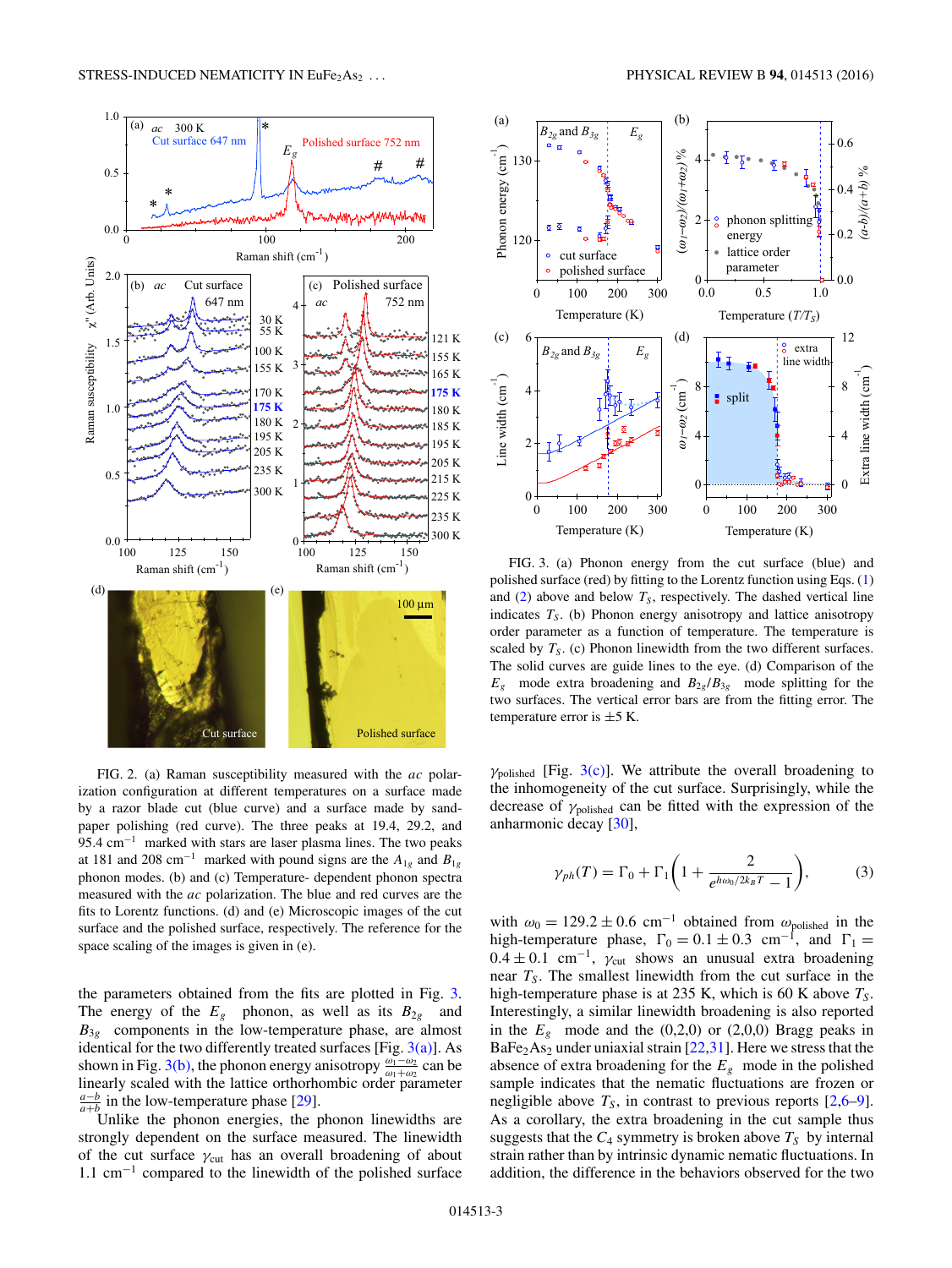<span id="page-3-0"></span>samples reveals the sensitivity of the Fe-based superconductors to sample preparation.

Since the  $B_{2g}$  and  $B_{3g}$  phonons cannot be distinguished individually, we conjecture that (1) the strain-induced anisotropy is small compared to the linewidth and the energy resolution and (2) the distribution of the strain is inhomogeneous and it results in a continuous energy splitting. Above  $T<sub>S</sub>$  the  $B_{2g}$  and  $B_{3g}$  phonon splitting energy can be approximated by the extra linewidth broadening. In Fig.  $3(d)$  we compare the  $E_g$  mode broadening (above  $T_S$ ) and the  $B_{2g}/B_{3g}$  splitting (below  $T_S$ ) from the two different surfaces. Our results from the cut sample indicate that the structural phase transition changes into a crossover spanning tens of Kelvin above the nominal  $T<sub>S</sub>$ , which is consistent with other measurements that report nematicity onsets above  $T_S$  [2,5–7]. However, the temperature evolution of the order parameter for the second-order phase transition in the polished sample, for which the introduction of strain or stress has been minimized, shows absence of nematic distortion above Ts.

In summary, we reported a Raman scattering study of the in-plane lattice dynamics of  $EuFe<sub>2</sub>As<sub>2</sub>$  with two different treatments of the sample side surface (*ac*): the razor blade cut surface that induces residual stress and the fine polished surface for which the internal strain field is minimized. We observed that the energy splitting of the Fe-As in-plane phonon and the phonon energies from both surfaces are consistent for the whole temperature range. The splitting energy scales linearly with the in-plane lattice order parameter of the structural phase transition. However, while our measurements of the strain-free sample indicate that the  $C_4$  symmetry breaking occurs only at  $T<sub>S</sub>$  upon cooling, our results show that the strain field induced by cutting samples with a razor blade breaks the  $C_4$  symmetry above  $T_S$ , which may provide an explanation for the observed anisotropy above  $T<sub>S</sub>$  in various measurements of samples under uniaxial strain.

W.-L.Z. acknowledges support from NSF (Grant No. DMR-1104884) and from ICAM (Institute for Complex Adaptive Matter) (NSF-IMI Grant No. DMR-0844115). P.R. and H.D. acknowledge MoST (Grants No. 2011CBA001001 and No. 2015CB921301) and National Natural Science Foundation of China (Grant No. 11274362) of China. A.S.S. and G.B. acknowledge the US Department of Energy, Basic Energy Sciences, and Division of Materials Sciences and Engineering under Awards to ORNL and Grant No. DE-SC0005463 correspondingly.

- [1] G. R. Stewart, [Rev. Mod. Phys.](http://dx.doi.org/10.1103/RevModPhys.83.1589) **[83](http://dx.doi.org/10.1103/RevModPhys.83.1589)**, [1589](http://dx.doi.org/10.1103/RevModPhys.83.1589) [\(2011\)](http://dx.doi.org/10.1103/RevModPhys.83.1589).
- [2] I. R. Fisher, L. Degiorgi, and Z. X. Shen, [Rep. Prog. Phys.](http://dx.doi.org/10.1088/0034-4885/74/12/124506) **[74](http://dx.doi.org/10.1088/0034-4885/74/12/124506)**, [124506](http://dx.doi.org/10.1088/0034-4885/74/12/124506) [\(2011\)](http://dx.doi.org/10.1088/0034-4885/74/12/124506).
- [3] T. Terashima, N. Kurita, M. Tomita, K. Kihou, C.-H. Lee, Y. Tomioka, T. Ito, A. Iyo, H. Eisaki, T. Liang, M. Nakajima, S. Ishida, S.-i. Uchida, H. Harima, and S. Uji, [Phys. Rev. Lett.](http://dx.doi.org/10.1103/PhysRevLett.107.176402) **[107](http://dx.doi.org/10.1103/PhysRevLett.107.176402)**, [176402](http://dx.doi.org/10.1103/PhysRevLett.107.176402) [\(2011\)](http://dx.doi.org/10.1103/PhysRevLett.107.176402).
- [4] M. Nakajima, S. Ishida, Y. Tomioka, K. Kihou, C. H. Lee, A. [Iyo, T. Ito, T. Kakeshita, H. Eisaki, and S. Uchida,](http://dx.doi.org/10.1103/PhysRevLett.109.217003) Phys. Rev. Lett. **[109](http://dx.doi.org/10.1103/PhysRevLett.109.217003)**, [217003](http://dx.doi.org/10.1103/PhysRevLett.109.217003) [\(2012\)](http://dx.doi.org/10.1103/PhysRevLett.109.217003).
- [5] X. Lu, J. T. Park, R. Zhang, H. Luo, A. H. Nevidomskyy, Q. Si, and P. Dai, [Science](http://dx.doi.org/10.1126/science.1251853) **[345](http://dx.doi.org/10.1126/science.1251853)**, [657](http://dx.doi.org/10.1126/science.1251853) [\(2014\)](http://dx.doi.org/10.1126/science.1251853).
- [6] J.-H. Chu, J. G. Analytis, K. De Greve, P. L. McMahon, Z. Islam, Y. Yamamoto, and I. R. Fisher, [Science](http://dx.doi.org/10.1126/science.1190482) **[329](http://dx.doi.org/10.1126/science.1190482)**, [824](http://dx.doi.org/10.1126/science.1190482) [\(2010\)](http://dx.doi.org/10.1126/science.1190482).
- [7] M. Yi, D. Lu, J.-H. Chu, J. G. Analytis, A. P. Sorini, A. F. Kemper, B. Moritz, S.-K. Mo, R. G. Moore, M. Hashimoto, W.-S. Lee, Z. Hussain, T. P. Devereaux, I. R. Fisher, and Z.-X. Shen, [Proc. Natl. Acad. Sci. USA](http://dx.doi.org/10.1073/pnas.1015572108) **[108](http://dx.doi.org/10.1073/pnas.1015572108)**, [6878](http://dx.doi.org/10.1073/pnas.1015572108) [\(2011\)](http://dx.doi.org/10.1073/pnas.1015572108).
- [8] E. Thewalt, J. P. Hinton, I. M. Hayes, T. Helm, D. H. Lee, J. G. Analytis, and J. Orenstein, [arXiv:1507.03981.](http://arxiv.org/abs/arXiv:1507.03981)
- [9] S. Kasahara, H. Shi, K. Hashimoto, S. Tonegawa, Y. Mizukami, T. Shibauchi, K. Sugimoto, T. Fukuda, T. Terashima, A. H. Nevidomskyy *et al.*, [Nature \(London\)](http://dx.doi.org/10.1038/nature11178) **[486](http://dx.doi.org/10.1038/nature11178)**, [382](http://dx.doi.org/10.1038/nature11178) [\(2012\)](http://dx.doi.org/10.1038/nature11178).
- [10] F. L. Ning, K. Ahilan, T. Imai, A. S. Sefat, M. A. McGuire, B. [C. Sales, D. Mandrus, P. Cheng, B. Shen, and H.-H. Wen,](http://dx.doi.org/10.1103/PhysRevLett.104.037001) Phys. Rev. Lett. **[104](http://dx.doi.org/10.1103/PhysRevLett.104.037001)**, [037001](http://dx.doi.org/10.1103/PhysRevLett.104.037001) [\(2010\)](http://dx.doi.org/10.1103/PhysRevLett.104.037001).
- [11] M. Yoshizawa, D. Kimura, T. Chiba, S. Simayi, Y. Nakanishi, K. Kihou, C.-H. Lee, A. Iyo, H. Eisaki, M. Nakajima, and S.-i. Uchida, [J. Phys. Soc. Jpn.](http://dx.doi.org/10.1143/JPSJ.81.024604) **[81](http://dx.doi.org/10.1143/JPSJ.81.024604)**, [024604](http://dx.doi.org/10.1143/JPSJ.81.024604) [\(2012\)](http://dx.doi.org/10.1143/JPSJ.81.024604).
- [12] T. Goto, R. Kurihara, K. Araki, K. Mitsumoto, M. Akatsu, Y. Nemoto, S. Tatematsu, and M. Sato, [J. Phys. Soc. Jpn.](http://dx.doi.org/10.1143/JPSJ.80.073702) **[80](http://dx.doi.org/10.1143/JPSJ.80.073702)**, [073702](http://dx.doi.org/10.1143/JPSJ.80.073702) [\(2011\)](http://dx.doi.org/10.1143/JPSJ.80.073702).
- [13] A. E. Böhmer, P. Burger, F. Hardy, T. Wolf, P. Schweiss, R. [Fromknecht, M. Reinecker, W. Schranz, and C. Meingast,](http://dx.doi.org/10.1103/PhysRevLett.112.047001) Phys. Rev. Lett. **[112](http://dx.doi.org/10.1103/PhysRevLett.112.047001)**, [047001](http://dx.doi.org/10.1103/PhysRevLett.112.047001) [\(2014\)](http://dx.doi.org/10.1103/PhysRevLett.112.047001).
- [14] Y. Gallais, R. M. Fernandes, I. Paul, L. Chauvière, Y.-X. Yang, M.-A. Measson, M. Cazayous, A. Sacuto, D. Colson, and A. ´ Forget, [Phys. Rev. Lett.](http://dx.doi.org/10.1103/PhysRevLett.111.267001) **[111](http://dx.doi.org/10.1103/PhysRevLett.111.267001)**, [267001](http://dx.doi.org/10.1103/PhysRevLett.111.267001) [\(2013\)](http://dx.doi.org/10.1103/PhysRevLett.111.267001).
- [15] Y.-X. Yang, Y. Gallais, R. M. Fernandes, I. Paul, L. Chauvière, M.-A. Measson, M. Cazayous, A. Sacuto, D. Colson, and A. ´ Forget, [JPS Conf. Proc.](http://dx.doi.org/10.7566/JPSCP.3.015001) **[3](http://dx.doi.org/10.7566/JPSCP.3.015001)**, [015001](http://dx.doi.org/10.7566/JPSCP.3.015001) [\(2014\)](http://dx.doi.org/10.7566/JPSCP.3.015001).
- [16] F. Kretzschmar, T. Böhm, U. Karahasanović, B. Muschler, A. Baum, D. Jost, J. Schmalian, S. Caprara, M. Grilli, C. Di Castro, J. G. Analytis, J.-H. Chu, I. R. Fisher, and R. Hackl, [arXiv:1507.06116.](http://arxiv.org/abs/arXiv:1507.06116)
- [17] V. K. Thorsmølle, M. Khodas, Z. P. Yin, C. Zhang, S. V. Carr, P. Dai, and G. Blumberg, [Phys. Rev. B](http://dx.doi.org/10.1103/PhysRevB.93.054515) **[93](http://dx.doi.org/10.1103/PhysRevB.93.054515)**, [054515](http://dx.doi.org/10.1103/PhysRevB.93.054515) [\(2016\)](http://dx.doi.org/10.1103/PhysRevB.93.054515).
- [18] W.-L. Zhang, P. Richard, H. Ding, A. S. Sefat, J. Gillett, S. E. Sebastian, M. Khodas, and G. Blumberg, [arXiv:1410.6452.](http://arxiv.org/abs/arXiv:1410.6452)
- [19] P. Massat, D. Farina, I. Paul, S. Karlsson, P. Strobel, P. Toulemonde, M.-A. Measson, M. Cazayous, A. Sacuto, S. Kasahara, T. Shibuachi, Y. Matsuda, and Y. Gallais, [arXiv:1603.01492.](http://arxiv.org/abs/arXiv:1603.01492)
- [20] C. Dhital, Z. Yamani, W. Tian, J. Zeretsky, A. S. Sefat, Z. Wang, R. J. Birgeneau, and S. D. Wilson, [Phys. Rev. Lett.](http://dx.doi.org/10.1103/PhysRevLett.108.087001) **[108](http://dx.doi.org/10.1103/PhysRevLett.108.087001)**, [087001](http://dx.doi.org/10.1103/PhysRevLett.108.087001) [\(2012\)](http://dx.doi.org/10.1103/PhysRevLett.108.087001).
- [21] S. D. Wilson, Z. Yamani, C. R. Rotundu, B. Freelon, E. Bourret-Courchesne, and R. J. Birgeneau, [Phys. Rev. B](http://dx.doi.org/10.1103/PhysRevB.79.184519) **[79](http://dx.doi.org/10.1103/PhysRevB.79.184519)**, [184519](http://dx.doi.org/10.1103/PhysRevB.79.184519) [\(2009\)](http://dx.doi.org/10.1103/PhysRevB.79.184519).
- [22] X. Ren, L. Duan, Y. Hu, J. Li, R. Zhang, H. Luo, P. Dai, and Y. Li, [Phys. Rev. Lett.](http://dx.doi.org/10.1103/PhysRevLett.115.197002) **[115](http://dx.doi.org/10.1103/PhysRevLett.115.197002)**, [197002](http://dx.doi.org/10.1103/PhysRevLett.115.197002) [\(2015\)](http://dx.doi.org/10.1103/PhysRevLett.115.197002).
- [23] A. S. Sefat, R. Jin, M. A. McGuire, B. C. Sales, D. J. Singh, and D. Mandrus, [Phys. Rev. Lett.](http://dx.doi.org/10.1103/PhysRevLett.101.117004) **[101](http://dx.doi.org/10.1103/PhysRevLett.101.117004)**, [117004](http://dx.doi.org/10.1103/PhysRevLett.101.117004) [\(2008\)](http://dx.doi.org/10.1103/PhysRevLett.101.117004).
- [24] M. A. Tanatar, A. Kreyssig, S. Nandi, N. Ni, S. L. Bud'ko, P. C. Canfield, A. I. Goldman, and R. Prozorov, [Phys. Rev. B](http://dx.doi.org/10.1103/PhysRevB.79.180508) **[79](http://dx.doi.org/10.1103/PhysRevB.79.180508)**, [180508](http://dx.doi.org/10.1103/PhysRevB.79.180508) [\(2009\)](http://dx.doi.org/10.1103/PhysRevB.79.180508).